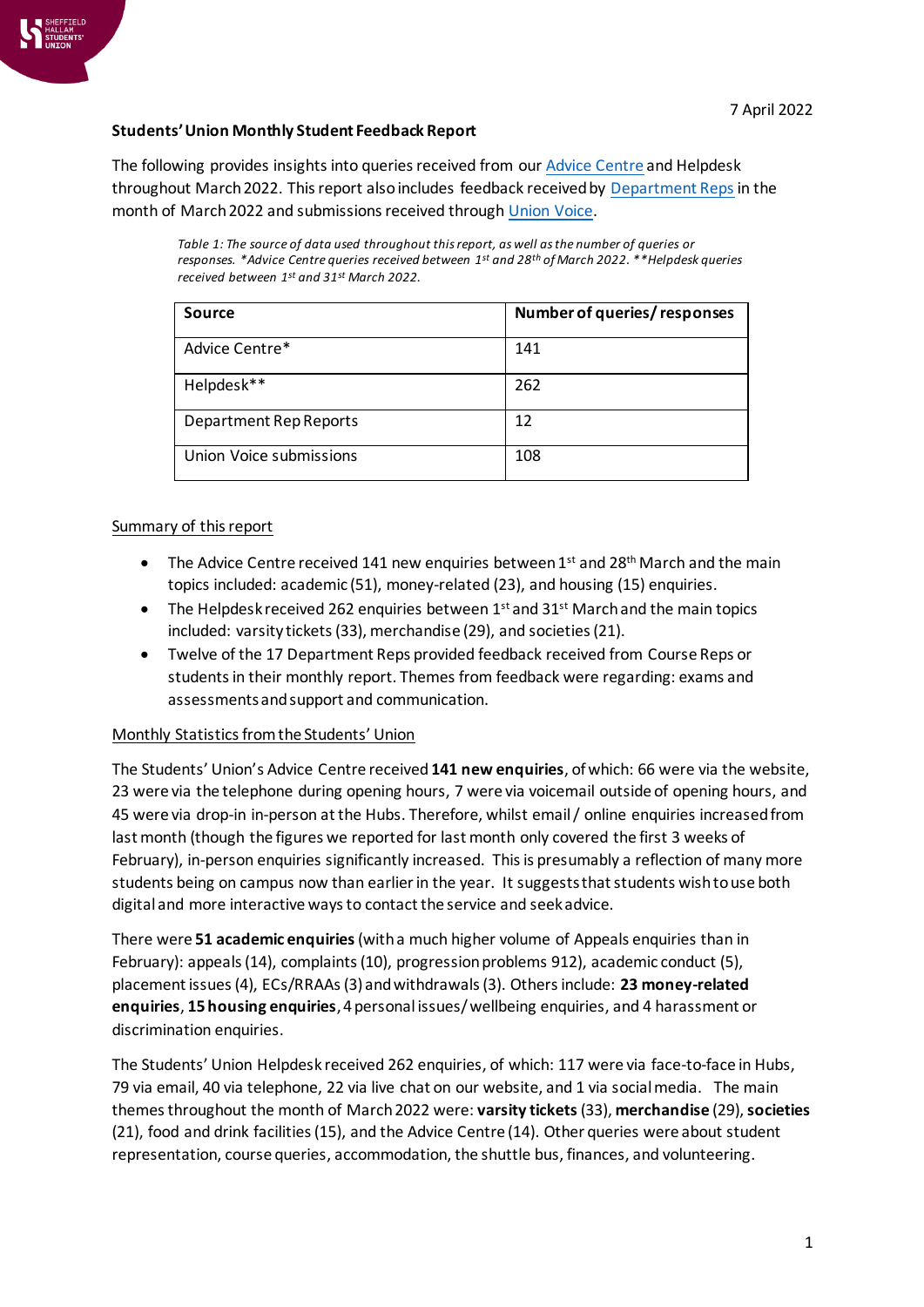## Union Voice

There were 108 comments received in Union Voice as of 9:00am on 7<sup>th</sup> April, 2022 from students in Nursing & Midwifery. This document contains the themes of comments.

#### **Theme 1: Poor Placement Communication to Students**

The most dominant theme werethe **72 comments made regarding poor communication**. This theme refers to a lack of communication regarding the making up of hours, poorly timed email communications, issues surrounding placements not having correct information regarding students, and little to no contact from lecturers or tutors regarding placement concerns.

## **Theme 2: Placement Hours**

The second theme **(with 35 comments) revolved around students concerns of making up placement** hours missed due to mitigating circumstances (Covid). These comments were about confusion surrounding students being allocated more and/or less hours than other students. Students were also concerned that when these issues were raised with the placement team, little to no information was given. In turn this created stress for students.

## **Theme 3: Lack of Support**

The third largest theme **(with 27 comments)**was aboutthe lack of support regarding placement issues. There were, however, 3 comments surrounding lack of support for isolated students and 2 comments about the lack of support for students feeling like they do not belong on their course. This theme was the most interwoven amongst other themes. When students are concerned about themes within the graph, they sought support through **academic advisors, course tutors, placement staff** however, the advice given was not meeting the needs of some students.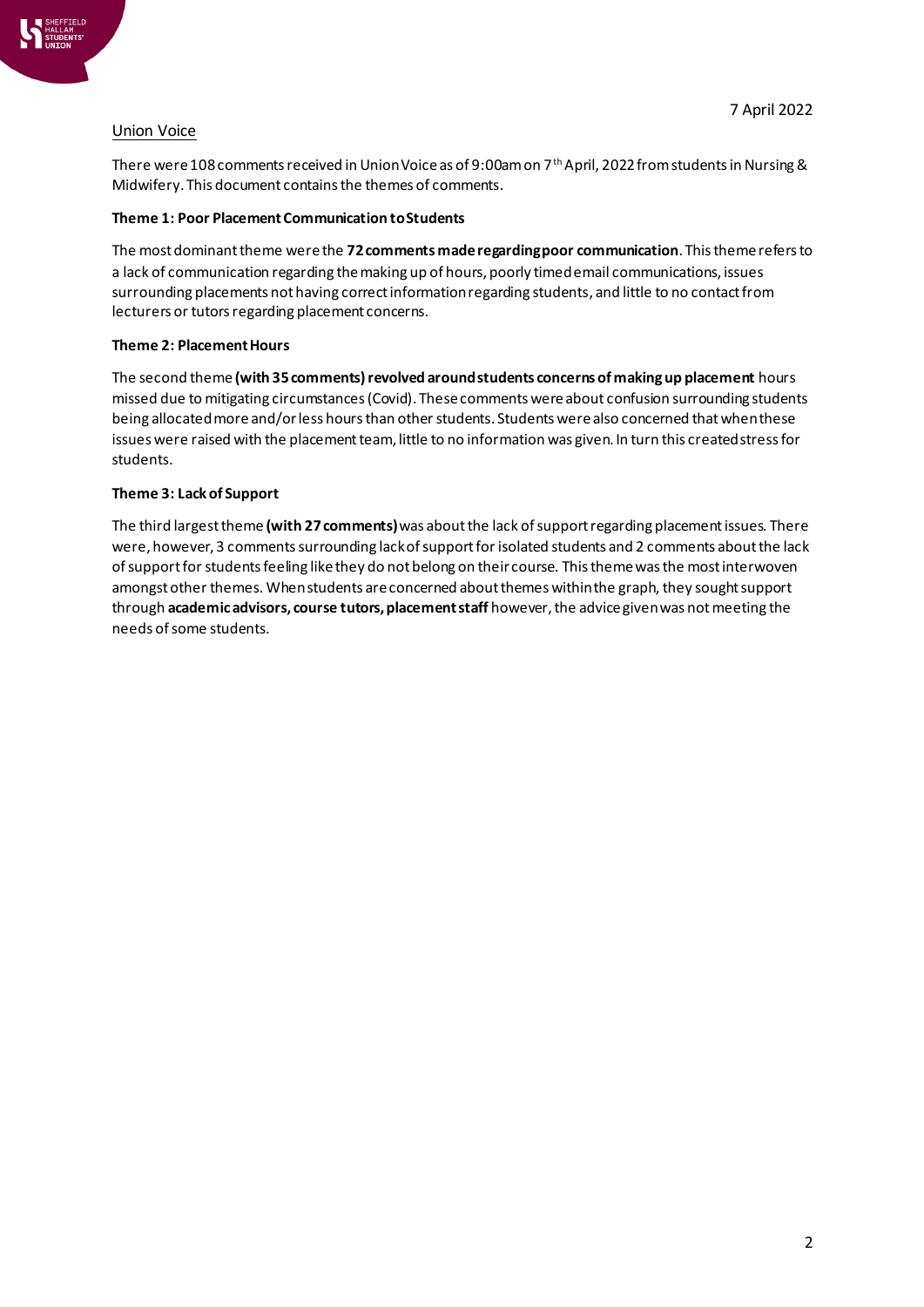

#### Department Rep Feedback

Twelve of the 17 Department Reps completed their monthly report for the month of March. The following Department Reps shared feedback from students or Course Reps:

- **College of BTE**: Service Sector Management; Computing; Finance, Accounting and Business Systems
- **College of HWLS**: Biosciences & Chemistry; Nursing & Midwifery; Allied Health Professions
- **College of SSA**: Education; Natural & Built Environment; Humanities; Law & Criminology; Media Arts & Communication; Psychology, Sociology and Politics

Others, whilst they might have completed the report, had no feedback from students or Course Reps during the month of March. Please note for issues in green text, the Department Rep specifically mentioned that this was an issue that is currently being worked through with staff support.

| <b>Themes</b>              | <b>Issues</b>                                                                                                                                                                                                                                                                                                                                   | Department                                       |
|----------------------------|-------------------------------------------------------------------------------------------------------------------------------------------------------------------------------------------------------------------------------------------------------------------------------------------------------------------------------------------------|--------------------------------------------------|
| Teaching &<br>learning     | Students would like to have more in-person teaching next academic year.                                                                                                                                                                                                                                                                         | Finance, Accounting &<br><b>Business Systems</b> |
|                            | Student attendance is an on-going issue across the department.                                                                                                                                                                                                                                                                                  | <b>Humanities</b>                                |
|                            | Some classes are not recorded. Though there are specific face to face seminars/workshops that are not recorded<br>due to the nature of the lecture. There is also some concern about recording live sessions going forward were<br>discussed. These will be lengthy and not necessarily good quality. Recordings made previously may be better. | Biosciences & Chemistry                          |
| Support &<br>Communication | Lack of support for dissertation with some Level 6 students.                                                                                                                                                                                                                                                                                    | Service Sector<br>Management                     |
|                            | Staff not responding to emails in good time.                                                                                                                                                                                                                                                                                                    | Nursing & Midwifery                              |
|                            | Strikes disrupting student learning, specifically, assessment support.                                                                                                                                                                                                                                                                          | <b>Humanities</b>                                |
| IT & technology            | IT has been slow for some students                                                                                                                                                                                                                                                                                                              | Service Sector<br>Management                     |
|                            | Course Rep raised an issue regarding finding out what equipment is available throughout the uni. No central list<br>available for searches. Students should be able to easily find out what to do when considering<br>research/experimentation requiring specialist equipment.                                                                  | Natural & Built<br>Environment                   |

7 April 2022